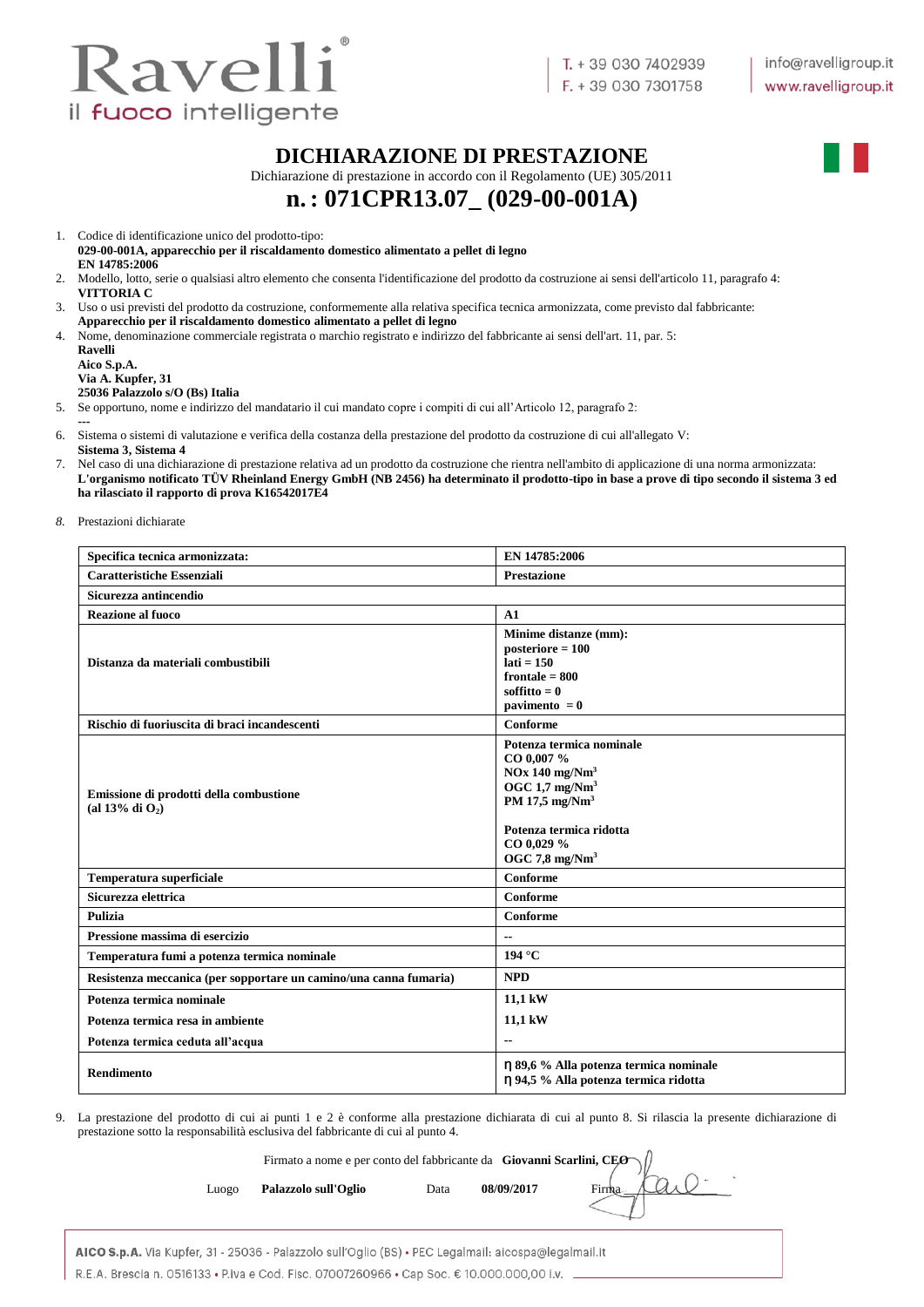

#### **DECLARATION OF PERFORMANCE**

Declaration of performance according to Regulation (EU) 305/2011



**n. : 071CPR13.07\_(029-00-001A)**

1. Unique identification code of the product type:

**029-00-001A, residential space heating appliance fired by wood pellets EN 14785:2006**

- 2. Type, batch or serial number or any other element allowing identification of the construction product as required under Art. 11(4): **VITTORIA C**
- 3. Intended use or uses of the construction product, in accordance with the applicable harmonised technical specification, as foreseen by the manufacturer: **Residential space heating appliance fired by wood pellets**
- 4. Name, registered trade name or registered trademark and contact address of the manufacturer as required by Art. 11 (5):

**Ravelli Aico S.p.A. Via A. Kupfer, 31**

**25036 Palazzolo s/O (Bs) Italia**

- 5. Where applicable, name and contact address of the authorised representative whose mandate covers the tasks specified in Article 12(2):
- **---** 6. System or systems of assessment and verification of constancy of performance of the construction product as set out in Annex V: **System 3, System 4**
- 7. In case of the declaration of performance concerning a construction product covered by a harmonised standard:
- **The notified laboratory TÜV Rheinland Energy GmbH (NB 2456) performed the determination of the product type on the basis of type testing under system 3 and issued test report K16542017E4**
- 8. Declared performances:

| Harmonized technical specification:                             | EN 14785:2006                                                                                                                                                                     |
|-----------------------------------------------------------------|-----------------------------------------------------------------------------------------------------------------------------------------------------------------------------------|
| <b>Essential characteristics</b>                                | <b>Performance</b>                                                                                                                                                                |
| <b>Fire safety</b>                                              |                                                                                                                                                                                   |
| <b>Reaction to fire</b>                                         | A1                                                                                                                                                                                |
| <b>Distance to combustible materials</b>                        | Minimum distances (mm):<br>$rear = 100$<br>$sides = 150$<br>front $= 800$<br>ceiling $= 0$<br>floor $= 0$                                                                         |
| <b>Risk of burning fuel falling out</b>                         | Pass                                                                                                                                                                              |
| <b>Emission of combustion products</b><br>(at $13\%$ of $O_2$ ) | Nominal heat output<br>CO 0,007 %<br>$NOx$ 140 mg/ $Nm3$<br>OGC $1.7 \text{ mg}/\text{Nm}^3$<br>PM 17,5 $mg/Nm3$<br><b>Reduced heat output</b><br>CO 0,029 %<br>OGC 7,8 mg/ $Nm3$ |
| Surface temperature                                             | Pass                                                                                                                                                                              |
| <b>Electrical safety</b>                                        | Pass                                                                                                                                                                              |
| <b>Cleanability</b>                                             | Pass                                                                                                                                                                              |
| <b>Maximum operating pressure</b>                               | $\overline{\phantom{a}}$                                                                                                                                                          |
| Flue gas temperature at nominal heat output                     | 194 °C                                                                                                                                                                            |
| Mechanical resistance(to carry a chimney/flue)                  | <b>NPD</b>                                                                                                                                                                        |
| <b>Nominal heat output</b>                                      | 11,1 kW                                                                                                                                                                           |
| <b>Room heating output</b>                                      | 11,1 kW                                                                                                                                                                           |
| <b>Water heating output</b>                                     | $\overline{a}$                                                                                                                                                                    |
| <b>Efficiency</b>                                               | η 89,6 % Nominal heat output<br>n 94,5 % Reduced heat output                                                                                                                      |

9. The performance of the product identified in points 1 and 2 is in conformity with the declared performance in point 8. This declaration of performance is issued under the sole responsibility of the manufacturer identified in point 4.

|                                                                                                      | Signed for and on behalf of the manufacturer Giovanni Scarlini, CEO |      |            |      |
|------------------------------------------------------------------------------------------------------|---------------------------------------------------------------------|------|------------|------|
| Place                                                                                                | Palazzolo sull'Oglio                                                | Date | 08/09/2017 | Sign |
| AICO S.p.A. Via Kupfer, 31 - 25036 - Palazzolo sull'Oglio (BS) · PEC Legalmail: aicospa@legalmail.it |                                                                     |      |            |      |

R.E.A. Brescia n. 0516133 • P.iva e Cod. Fisc. 07007260966 • Cap Soc. € 10.000.000,00 i.v.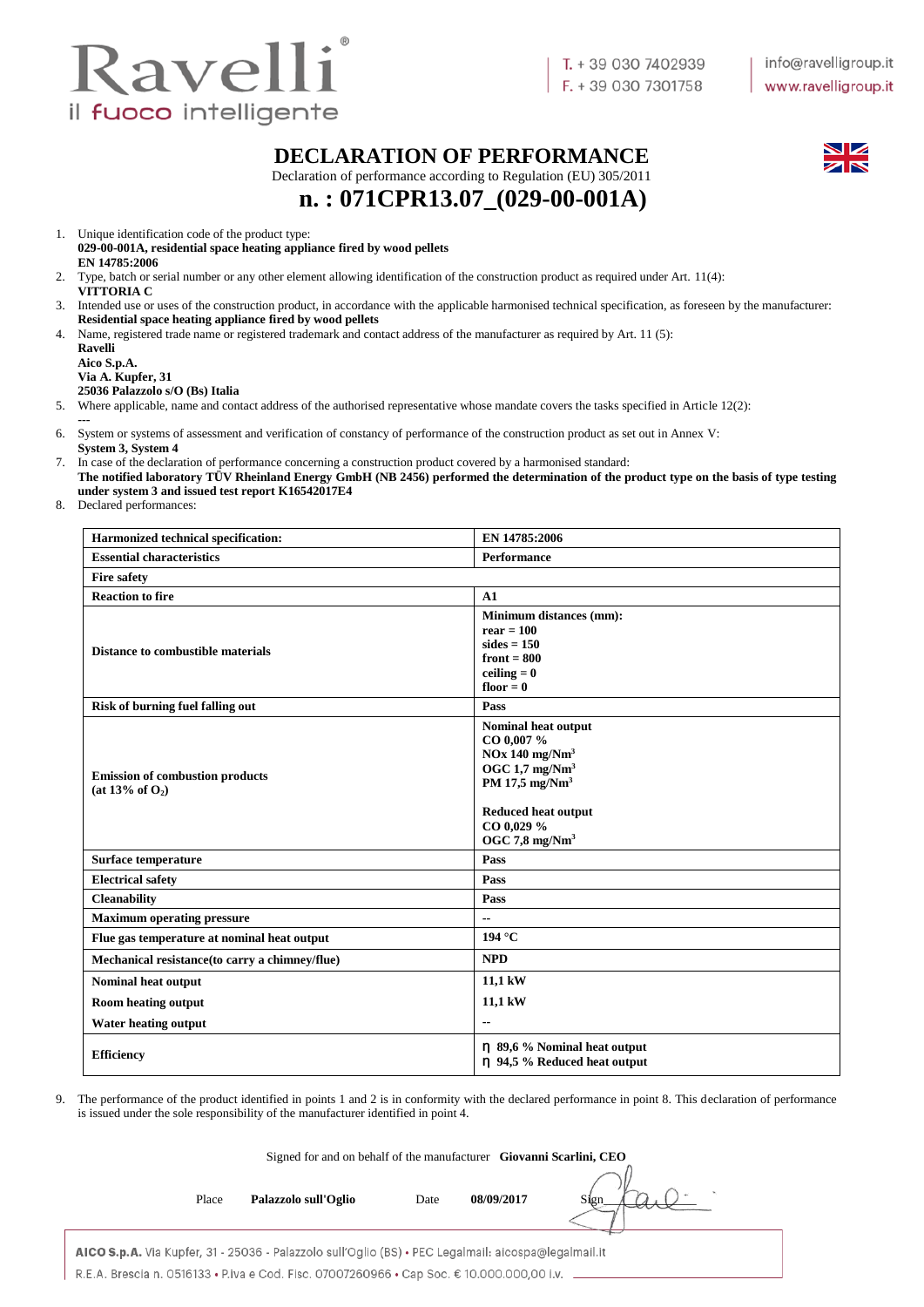

#### **DECLARATION DES PERFORMANCES**

Conformément au Règlement (UE) 305/2011



# **n.: 071CPR13.07\_(029-00-001A)**

1. Code d'identification unique du produit type : **029-00-001A, appareil de chauffage domestique à combustible solide suivant les normes EN 14785:2006**

2. N° de type, lot, série ou tout autre élément permettant l'identification du produit de construction, suivant art 11, par 4 : **VITTORIA C**

3. Usage(s) prévu(s) du produit de construction, conformément à la spécifiât technique harmonisée applicable, comme prévu par le fabricant : **Appareil alimenté par combustible solide (pellet)**

4. Nom, raison sociale ou marque déposée et adresse de contact du fabricant, conformément à l'Art.11, par 5: **Ravelli**

**Aico S.p.A. Via A. Kupfer, 31**

**---**

#### **25036 Palazzolo s/O (Bs) Italia**

5. Si nécessaire, nom et adresse du mandataire dont le mandat couvre les taches dont l'art. 12, par. 2 :

6. Système d'évaluation et de vérification de la constance des performances du produit de construction, conformément à l'annexe V **Système 3, Système 4**

7. Dans le cas de la déclaration des performances concernant un produit de construction couvert par une norme harmonisée : **L'organisme notifié TÜV Rheinland Energy GmbH (NB 2456) a déterminé le produit type selon le système 3 et a délivré le rapport d'essais K16542017E4**

8. Prestations déclarée

| Spécifications techniques harmonisées:                         | EN 14785:2006                                                                                                                                                                                  |
|----------------------------------------------------------------|------------------------------------------------------------------------------------------------------------------------------------------------------------------------------------------------|
| Caractéristiques essentielles                                  | <b>Performances</b>                                                                                                                                                                            |
| Sécurité Incendie                                              |                                                                                                                                                                                                |
| <b>Réaction au feu</b>                                         | A1                                                                                                                                                                                             |
| Distance pour matériaux combustibles                           | <b>Distance Minimale (mm):</b><br>De l'arrière = $100$<br>De coté = $150$<br>De l'avant = $800$<br>Du plafond $= 0$<br>Du sol $= 0$                                                            |
| Risque de débordement de braises incandescentes                | <b>Passes</b>                                                                                                                                                                                  |
| Emissions de dérivés de combustion<br>$(13%$ de $O_2)$         | <b>PTH</b> nominale<br>CO 0,007 %<br>$NOx$ 140 mg/ $Nm3$<br>OGC $1.7 \text{ mg}/\text{Nm}^3$<br>PM 17,5 mg/Nm <sup>3</sup><br><b>PTH</b> réduite<br>CO 0,029 %<br>OGC $7,8$ mg/Nm <sup>3</sup> |
| Température de surface                                         | <b>Passes</b>                                                                                                                                                                                  |
| Sécurités électriques                                          | <b>Passes</b>                                                                                                                                                                                  |
| Nettoyabilité                                                  | <b>Passes</b>                                                                                                                                                                                  |
| Maximum pression d'eau en travail                              | $-$                                                                                                                                                                                            |
| Température des fumes à PTH nominale                           | 194 °C                                                                                                                                                                                         |
| Resistance mécanique (en support cheminée / conduit de fumées) | <b>NPD</b>                                                                                                                                                                                     |
| <b>PTH</b> nominale                                            | 11,1 kW                                                                                                                                                                                        |
| PTH rayonnée                                                   | 11,1 kW                                                                                                                                                                                        |
| PTH cédée aux fluides                                          | $\overline{\phantom{a}}$                                                                                                                                                                       |
| <b>Rendement</b>                                               | n 89,6 % PTH nominale<br>n 94,5 % PTH réduite                                                                                                                                                  |

9. Les performances du produit identifie aux points 1 et 2 sont conformes aux performances déclarées indiquées au point 8. La présente Déclaration des performances est établie sous la seule responsabilité du fabricant identifie au point 4.

|      | Signe pour le fabricant et en son nom par Giovanni Scarlini, CEO (nom et function) |      |            |           |
|------|------------------------------------------------------------------------------------|------|------------|-----------|
| Lieu | Palazzolo sull'Oglio                                                               | Date | 08/09/2017 | Signature |
|      |                                                                                    |      |            |           |

AICO S.p.A. Via Kupfer, 31 - 25036 - Palazzolo sull'Oglio (BS) · PEC Legalmail: aicospa@legalmail.it R.E.A. Brescia n. 0516133 • P.iva e Cod. Fisc. 07007260966 • Cap Soc. € 10.000.000,00 i.v.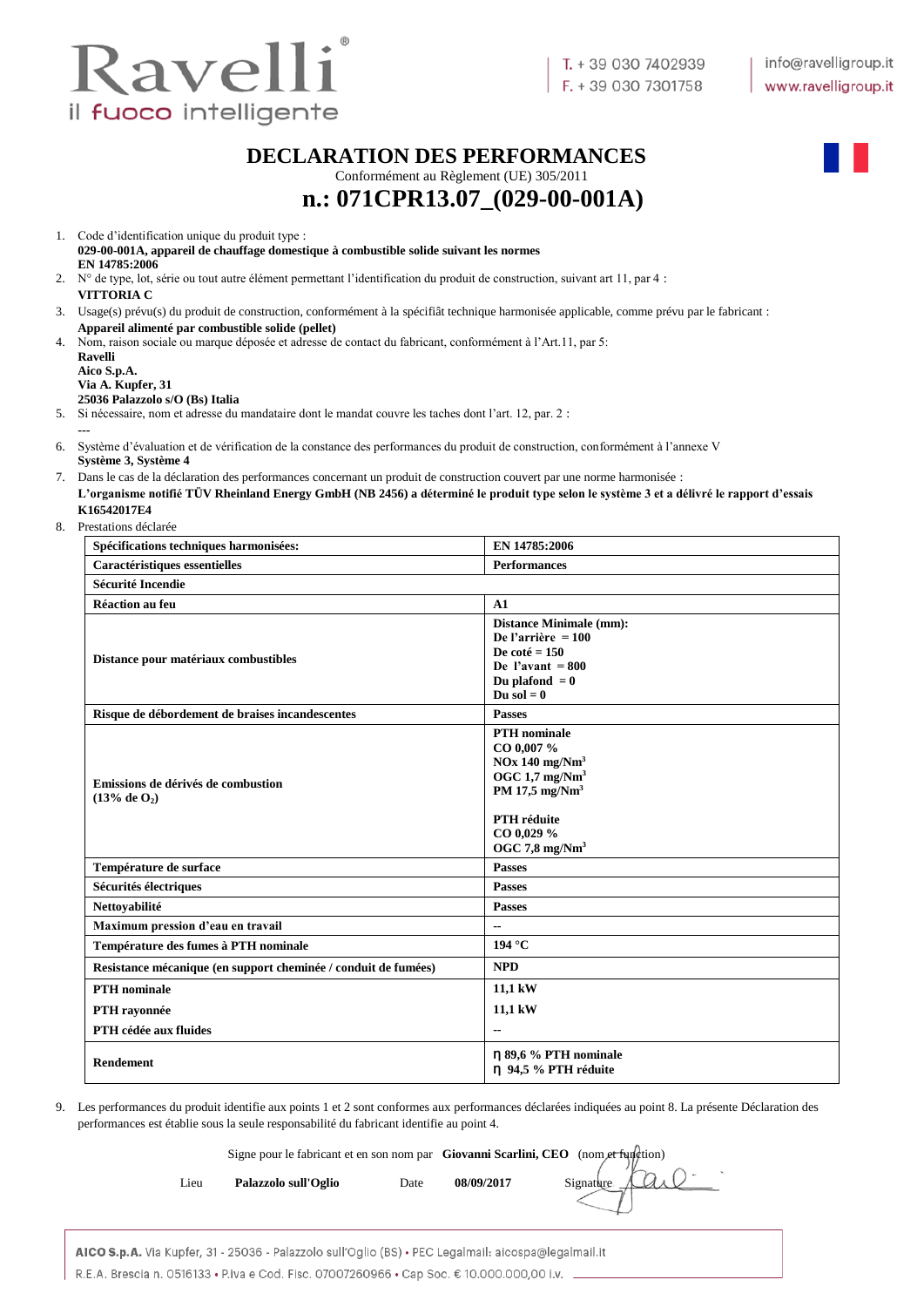

#### **PRESTATIEVERKLARING**

*Volgens Verordening (EU) nr. 305/2011*

## **n.: 071CPR13.07\_(029-00-001A)**



1. Unieke identificatiecode van het producttype: **029-00-001A; EN 14785:2006**

- 2. Model en/of lotnr. en/of serienummer (Art.11-4): **VITTORIA C**
- **3.** Het beoogde gebruik van het product in overeenstemmingmet de toepasselijke geharmoniseerde technische specificatie: **Apparaat voor huishoudelijke verwarming, gestookt.**
- 4. Naam of handelsmerk van de fabrikant (Art 11-5):
	- **Ravelli Aico S.p.A. Via A. Kupfer, 31 25036 Palazzolo s/O (Bs) Italia**
- 5. Naam en adres van de gemachtigde (Art. 12-2):
- **---** 6. Systeem voor de beoordeling en verificatie van de prestatiebestendigheid (Bijlage 5):
- **System 3, System 4**
- 7. Erkend laboratorium / Nummer van het keuringsrapport: **TÜV Rheinland Energy GmbH (NB 2456), K16542017E4**
- 
- *8.* Aangegeven prestaties

| Geharmoniseerde technische specificatie               | EN 14785:2006                                                                                                                                                             |
|-------------------------------------------------------|---------------------------------------------------------------------------------------------------------------------------------------------------------------------------|
| <b>Essentiele kenmerken Prestatie</b>                 | Prestatie                                                                                                                                                                 |
| <b>Brandwerendheid</b>                                |                                                                                                                                                                           |
| Weerstand tegen brand                                 | A1                                                                                                                                                                        |
| Afstand van brandbaar materiaal                       | Minimumafstand (mm):<br>$achterzijde = 100$<br>$zijkant = 150$<br>voorzijde $= 800$<br>$plafond = 0$<br>onderzijde = $0$                                                  |
| Weerstand tegen brand                                 | Conform                                                                                                                                                                   |
| Uitstoot verbrandingsproducten<br>$(Q$ 13% di $O_2$ ) | op nominaal vermogen<br>CO 0,007 %<br>$NOx$ 140 mg/ $Nm3$<br>OGC 1.7 $mg/Nm3$<br>PM 17,5 mg/ $Nm3$<br>op beperkt vermogen<br>$CO$ 0,029 %<br>OGC $7,8$ mg/Nm <sup>3</sup> |
| Oppervlaktetemperatuur                                | Conform                                                                                                                                                                   |
| Elektrische veiligheid                                | Conform                                                                                                                                                                   |
| Toegankelijkheid en reiniging                         | Conform                                                                                                                                                                   |
| Maximum bedrijfsdruk                                  | $-$                                                                                                                                                                       |
| Rookgastemperatuur nominaal vermogen                  | $194^\circ C$                                                                                                                                                             |
| Mechanische sterkte (om de haard te ondersteunen)     | <b>NPD</b>                                                                                                                                                                |
| Nominaal vermogen                                     | 11,1 kW                                                                                                                                                                   |
| Vermogen afgegeven aan het milieu                     | 11,1 kW                                                                                                                                                                   |
| Vermogen afgegeven aan het water                      | $\overline{\phantom{a}}$                                                                                                                                                  |
| Rendement                                             | $\eta$ 89,6 % Nominaal vermogen<br>n 94,5 % Beperkt vermogen                                                                                                              |

9. De prestaties van het in de punten 1 en 2 bedoelde product zijn conform met de in het punt 8 aangegeven prestaties. Deze prestatieverklaring wordt verstrekt onder de exclusieve verantwoordelijkheid van de in punt 4 vermelde fabrikant.

|        |                      | Beheerder delegeren fabrikant Giovanni Scarlini, CEO |            |              |
|--------|----------------------|------------------------------------------------------|------------|--------------|
| Plaats | Palazzolo sull'Oglio | Datum                                                | 08/09/2017 | Handtekening |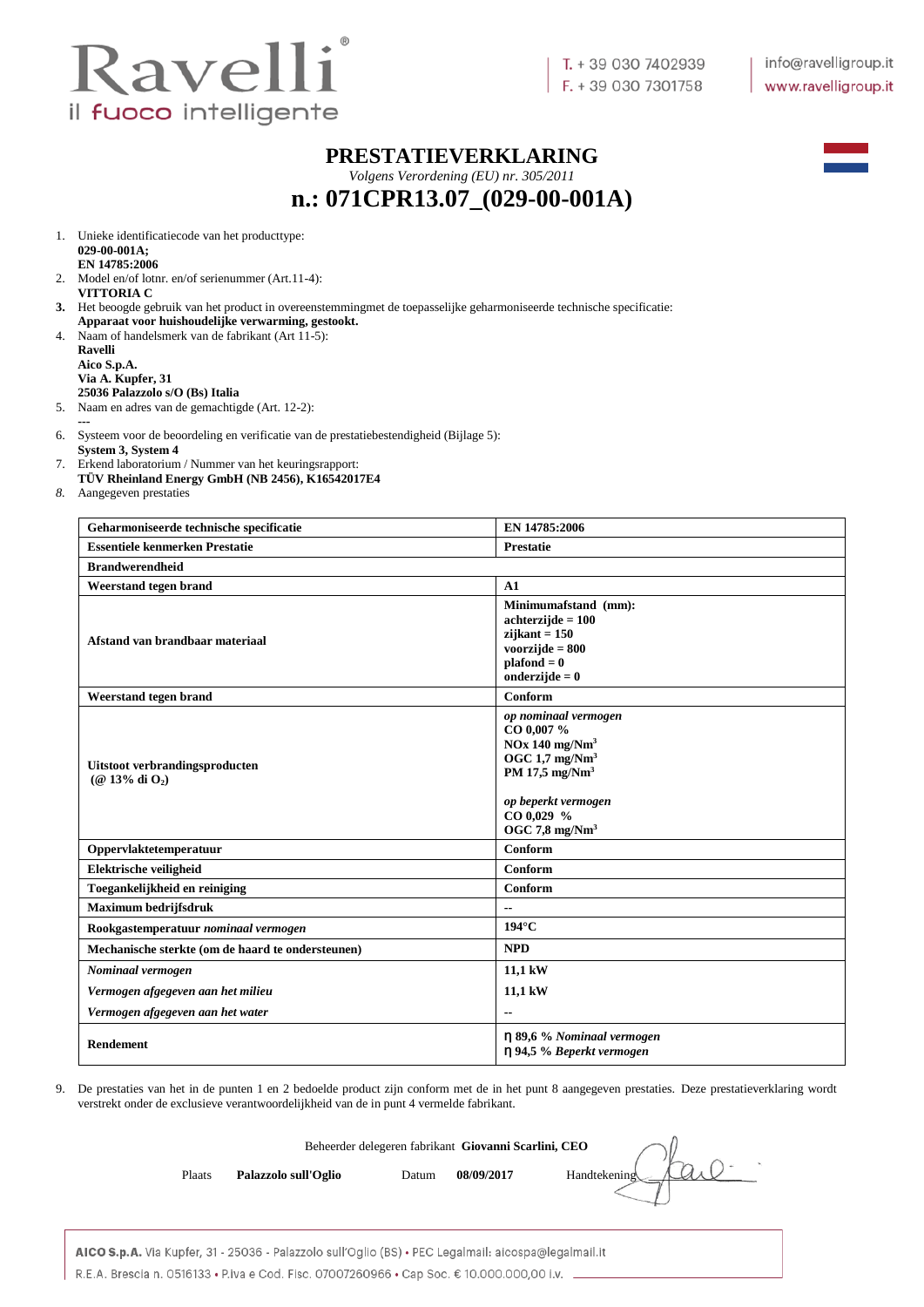

*LEISTUNGSERKLARUNG Gemas der Verordnung (EG) Nr. 305/2011* **n.: 071CPR13.07\_(029-00-001A)**

1. Eindeutiger Identifikationscode des Produktes - Typ: **029-00-001A EN 14785:2006**

- 2. Modell und/oder Losnr. und/oder Seriennr. (Art.11-4): **VITTORIA C**
- 3. Vorgesehene Verwendung des Produkts in Ubereinstimmung mit der geltenden harmonisierten technischen Spezifikation: **Mit Holzpellets befeuerte Warmeerzeuger fur den Wohnbereich.**
- 4. Name oder registriertes Warenzeichen des Herstellers (Art 11-5):

**Ravelli Aico S.p.A. Via A. Kupfer, 31 25036 Palazzolo s/O (Bs) Italia**

5. Name und Adresse des Auftragnehmers (Art 12-2):

- **---** 6. System zur Bewertung und Uberprufung der Leistungsbestandigkeit (Anlage 5):
- **System 3, System 4** 7. Benanntes Labor, Nummer des Prufberichts:
- **TÜV Rheinland Energy GmbH (NB 2456), K16542017E4**
- 8. Erklarte Leistungen

| Harmonisierte technische Spezifikation                                 | EN 14785:2006                                                                                                                                                        |
|------------------------------------------------------------------------|----------------------------------------------------------------------------------------------------------------------------------------------------------------------|
| <b>Wesentliche Merkmale</b>                                            | Leistungen                                                                                                                                                           |
| <b>Brandschutz</b>                                                     |                                                                                                                                                                      |
| Feuerbestandigkeit                                                     | A1                                                                                                                                                                   |
| <b>Abstand von brennbarem Material</b>                                 | Mindestabstand (mm):<br>$Ruckseite = 100$<br>Seite $= 150$<br>Vorderseite = $800$<br>$Himmel = 0$<br>$Boden = 0$                                                     |
| <b>Gefahr Brennstoffaustritt</b>                                       | Konform                                                                                                                                                              |
| <b>Emission von Verbrennungsprodukten</b><br>$(a13\% \text{ of } O_2)$ | Nennleistung<br>CO 0,007 %<br>$NOx$ 140 mg/ $Nm3$<br>OGC $1.7 \text{ mg}/\text{Nm}^3$<br>PM 17,5 mg/ $Nm3$<br>Reduzierte Leistung<br>CO 0,029 %<br>OGC 7,8 mg/ $Nm3$ |
| Oberflachentemperatur                                                  | Konform                                                                                                                                                              |
| <b>Elektrische Sicherheit</b>                                          | Konform                                                                                                                                                              |
| Zugänglichkeit und Reinigung                                           | Konform                                                                                                                                                              |
| <b>Maximaler Betriebsdruck</b>                                         | $\overline{\phantom{a}}$                                                                                                                                             |
| Rauchgastemperatur nennleistung                                        | 194 °C                                                                                                                                                               |
| Mechanische Festigkeit (um den Kamin zu tragen)                        | <b>NPD</b>                                                                                                                                                           |
| Nennleistung                                                           | 11,1 kW                                                                                                                                                              |
| Der Umgebung gelieferte Leistung                                       | 11,1 kW                                                                                                                                                              |
| Dem Wasser gelieferte Leistung                                         | $\overline{\phantom{a}}$                                                                                                                                             |
| Wirkungsgrad                                                           | $\eta$ 89,6 % Nennleistung<br>n 94,5 % Reduzierte Leistung                                                                                                           |

9. Die Leistung des Produktes gemas den Punkten 1 und 2 entspricht der erklarten Leistung nach Punkt 8. Die vorliegende Leistungserklarung wird unter ausschlieslicher Verantwortung des Herstellers erlassen, siehe Punkt 4.

Geschaftsfuhrer des Herstellers **Giovanni Scarlini, CEO** (name and title)

Austellungsort **Palazzolo sull'Oglio** Datum 08/09/2017 Unterschrift

AICO S.p.A. Via Kupfer, 31 - 25036 - Palazzolo sull'Oglio (BS) · PEC Legalmail: aicospa@legalmail.it R.E.A. Brescia n. 0516133 • P.iva e Cod. Fisc. 07007260966 • Cap Soc. € 10.000.000,00 i.v.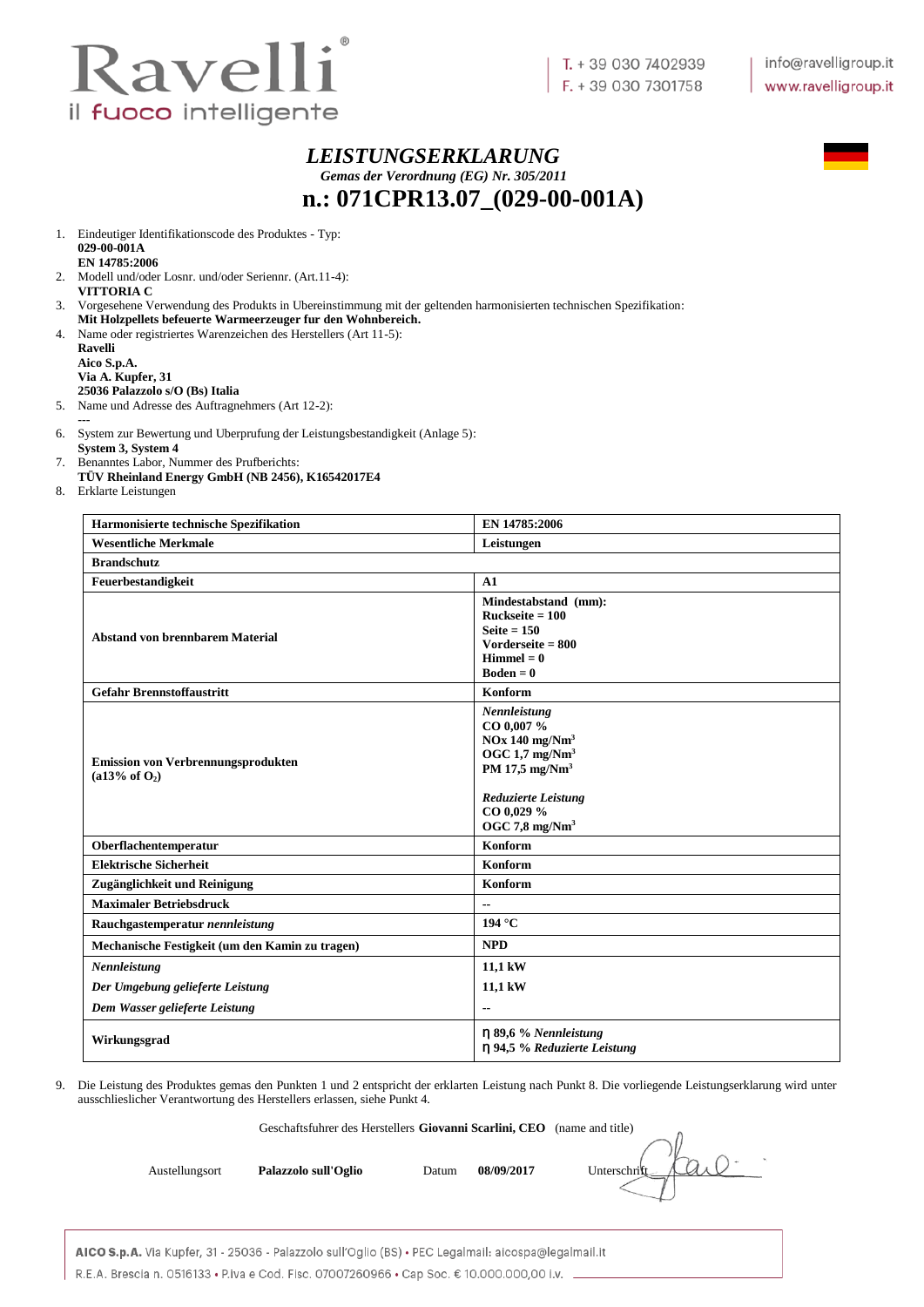

### **DECLARACIÓN DE PRESTACIÓN**

Declaración de prestación conforme al reglamento (UE) 305/2011



# **n.: 071CPR13.07\_(029-00-001A)**

1. Código de identificación único del producto-tipo

**029-00-001A, Aparato para calefacción doméstica, alimentado con pellets de madera. EN 14785:2006** 2. Modelo, lote, serie o cualquier otro elemento que permita la identificación del producto, en virtud del artículo 11, párrafo 4:

**VITTORIA C** 3. Usos previstos del producto de conformidad con las especificaciones técnicas armonizadas correspondientes: **Aparato para calefacción doméstica, alimentado con pellets de madera.** Nombre o marca registrada y dirección del fabricante en virtud del artículo 11, párrafo 5: **Ravelli Aico S.p.A. Via A. Kupfer, 31 25036 Palazzolo s/O (Bs) Italia**

4. Cuando sea apropiado, Nombre y dirección del mandatario en virtud del artículo 12, párrafo 2:

- **---**
- 5. Sistema de valoración y verificación de la constancia de la prestación en virtud del anexo V: **Sistema 3, Sistema 4**
- 6. Laboratorio notificado y número de informe de prueba (según el System 3):
- **TÜV Rheinland Energy GmbH (NB 2456), K16542017E4**
- *7.* Prestaciones declaradas

| Especificación técnica armonizada:                     | EN 14785:2006                                                                                                                                                                                  |
|--------------------------------------------------------|------------------------------------------------------------------------------------------------------------------------------------------------------------------------------------------------|
| Características esenciales                             | <b>Prestazione</b>                                                                                                                                                                             |
| Sicurezza antincendio                                  |                                                                                                                                                                                                |
| Resistencia al fuego                                   | A1                                                                                                                                                                                             |
| Distancia de materiales combustibles                   | Distancia mínima (mm):<br>$rev\acute{e}s = 100$<br>$lados = 150$<br>$f$ rente = $800$<br>$cielo = 0$<br>suelo $= 0$                                                                            |
| Riesgo de pérdida de combustible incandescente         | Conforme                                                                                                                                                                                       |
| Emisiones de productos de combustión (a 13% di $O_2$ ) | Potencia térmica nominal<br>CO 0,007 %<br>$NOx$ 140 mg/ $Nm3$<br>OGC $1.7 \text{ mg}/\text{Nm}^3$<br>PM 17,5 mg/Nm <sup>3</sup><br>potencia térmica reducida<br>CO 0,029 %<br>OGC 7.8 $mg/Nm3$ |
| <b>Temperatura superficial</b>                         | Conforme                                                                                                                                                                                       |
| Seguridad eléctrica                                    | Conforme                                                                                                                                                                                       |
| Accesibilidad y limpieza                               | Conforme                                                                                                                                                                                       |
| Presión máxima de trabajo                              |                                                                                                                                                                                                |
| Temperatura fumi a potenza termica nominale            | 194 °C                                                                                                                                                                                         |
| Resistencia mecánica (de soporte de la chimenea)       | <b>NPD</b>                                                                                                                                                                                     |
| Potencia térmica nominal                               | 11,1 kW                                                                                                                                                                                        |
| Potencia térmica suministrada al entorno               | 11,1 kW                                                                                                                                                                                        |
| Potencia térmica cedida al agua                        | $\overline{\phantom{a}}$                                                                                                                                                                       |
| <b>Rendimiento</b>                                     | Il 89,6 % a la potencia nominal<br>Il 94,5 % a la potencia reducida                                                                                                                            |

8. La prestación del producto según se establece en los puntos 1 y 2 cumple con las prestaciones declaradas según el punto 8. Se expide esta declaración de prestación bajo la responsabilidad exclusiva del fabricante, según se establece en el punto 4

Firmado por y en nombre del fabricante de **Giovanni Scarlini, CEO** (nombre y función)

Lugar **Palazzolo sull'Oglio** Fecha 08/09/2017 Firma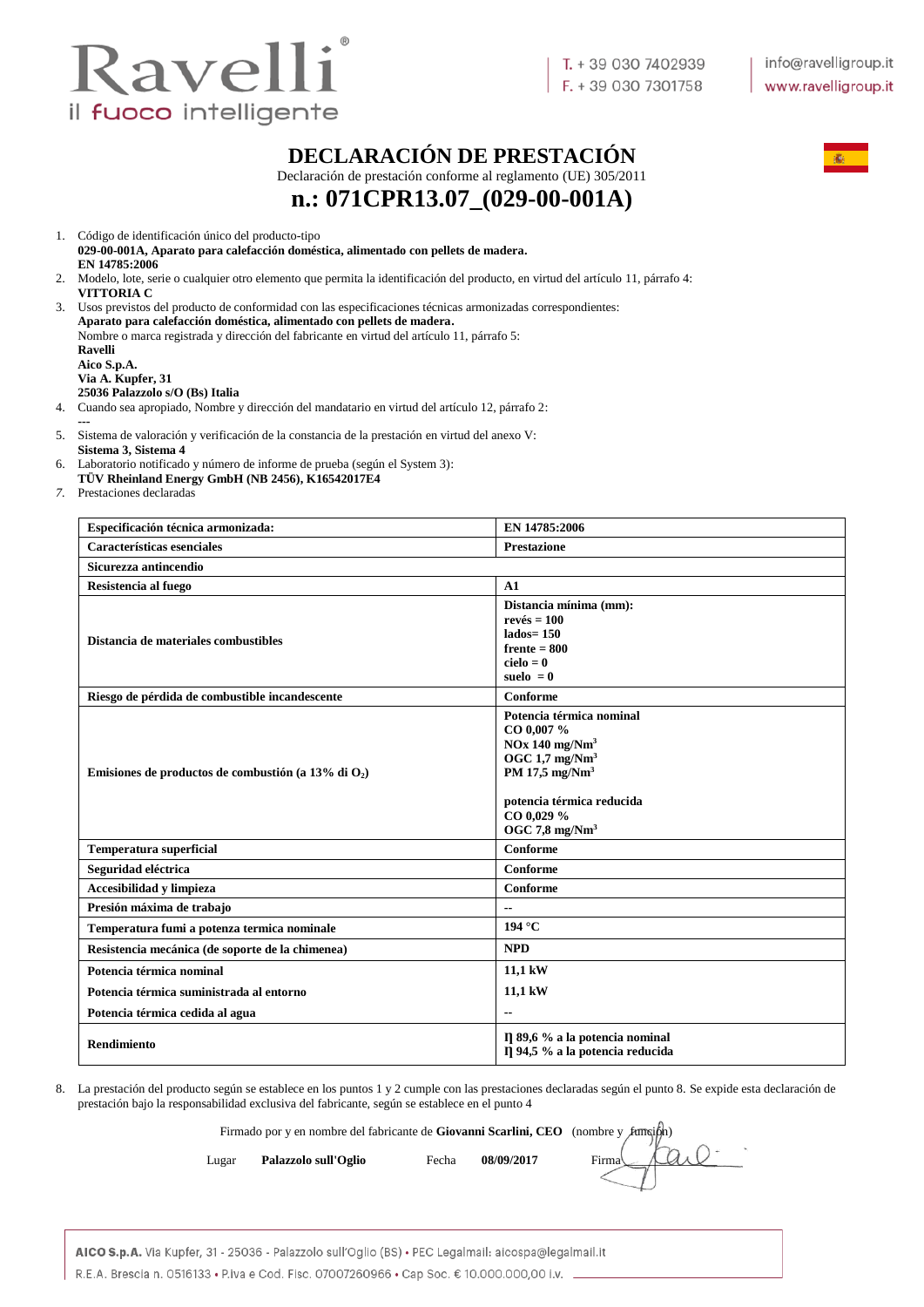

# **DECLARAÇÃO DE DESEMPENHO**



Em base com o regulamento (UE) 305/2011

# **n.: 071CPR13.07\_(029-00-001A)**

1. Código de identificação único do produto-tipo:

**029-00-001A, Aparelho para aquecimento doméstico, alimentado compellets de madeira. EN 14785:2006**

2. Tipo, lote ou número de série ou qualquer outro elemento que permite a identificação do produto de construção, conforme necessário, nos termos do artigo 11-4:

**VITTORIA C**

3. Utilização prevista do produto em conformidade com a respectiva técnica especifica harmonizada: **Aparelho para aquecimento doméstico, alimentado compellets de madeira.**

4. Nome ou marca registrada pelo fabricante, nos termos do artigo 11- 5:

**Ravelli Aico S.p.A. Via A. Kupfer, 31 25036 Palazzolo s/O (Bs) Italia**

5. Se aplicável, nome e endereço do mandatário da empresa de recauchutagem, nos termos do artigo 12-2:

**---**

6. Sistema de avaliação e verificação da regularidade do desempenho, nos termos do anexo V: **Sistema 3, Sistema 4** 

7. Laboratório notificado e número relação de prova (em base el sistema 3):

**TÜV Rheinland Energy GmbH (NB 2456), K16542017E4**

*8.* Desempenhos declarados

| Específica técnica harmonizada:                    | EN 14785:2006                                                                                                                                                                                  |
|----------------------------------------------------|------------------------------------------------------------------------------------------------------------------------------------------------------------------------------------------------|
| Características essenciais                         | Desempenho                                                                                                                                                                                     |
| Segurança contra incêndios                         |                                                                                                                                                                                                |
| Resistência ao fogo                                | A1                                                                                                                                                                                             |
| Distância de materiais combustíveis                | Distância mínima (mm):<br>traseira $= 100$<br>$lados=150$<br>$f$ rente = $800$<br>$teto = 0$<br>frente $= 0$                                                                                   |
| Risco de vazamento de combustível incandescente    | Conforme                                                                                                                                                                                       |
| Emissão de produtos da combustão (a 13% de $O_2$ ) | Potência térmica nominal<br>CO 0,007 %<br>$NOx$ 140 mg/ $Nm3$<br>OGC $1.7 \text{ mg}/\text{Nm}^3$<br>PM 17,5 $mg/Nm3$<br>potência térmica reduzida<br>CO 0,029 %<br>OGC 7,8 mg/Nm <sup>3</sup> |
| <b>Temperatura superficial</b>                     | Conforme                                                                                                                                                                                       |
| Segurança elétrica                                 | Conforme                                                                                                                                                                                       |
| Acessibilidade e limpeza                           | Conforme                                                                                                                                                                                       |
| Máxima pressão de exercício                        | $\overline{\phantom{a}}$                                                                                                                                                                       |
| Temperatura fumos a potência nominal               | 194 °C                                                                                                                                                                                         |
| Resistência mecânica (para suportar a chaminé)     | <b>NPD</b>                                                                                                                                                                                     |
| Potência térmica nominal                           | 11,1 kW                                                                                                                                                                                        |
| Potência térmica libertada no ambiente             | 11,1 kW                                                                                                                                                                                        |
| Potência térmica cedida à água                     | $\overline{\phantom{a}}$                                                                                                                                                                       |
| <b>Rendimento</b>                                  | Il 89,6 % potência térmica nominal<br>Il 94,5 % potência térmica reduzida                                                                                                                      |

9. O desempenho do produto declarado nos pontos 1 e 2 é conforme com o desempenho declarado no ponto 8. A presente declaração de desempenho é emitida sob exclusiva responsabilidade do fabricante identificado no ponto 4.

Assinado com nome e por conta do fabricante de **Giovanni Scarlini, CEO**

Local **Palazzolo sull'Oglio** Data 08/09/2017 Assinatura

| AICO S.p.A. Via Kupfer, 31 - 25036 - Palazzolo sull'Oglio (BS) • PEC Legalmail: aicospa@legalmail.it |  |
|------------------------------------------------------------------------------------------------------|--|
| R.E.A. Brescia n. 0516133 • P.iva e Cod. Fisc. 07007260966 • Cap Soc. € 10.000.000,00 i.v.           |  |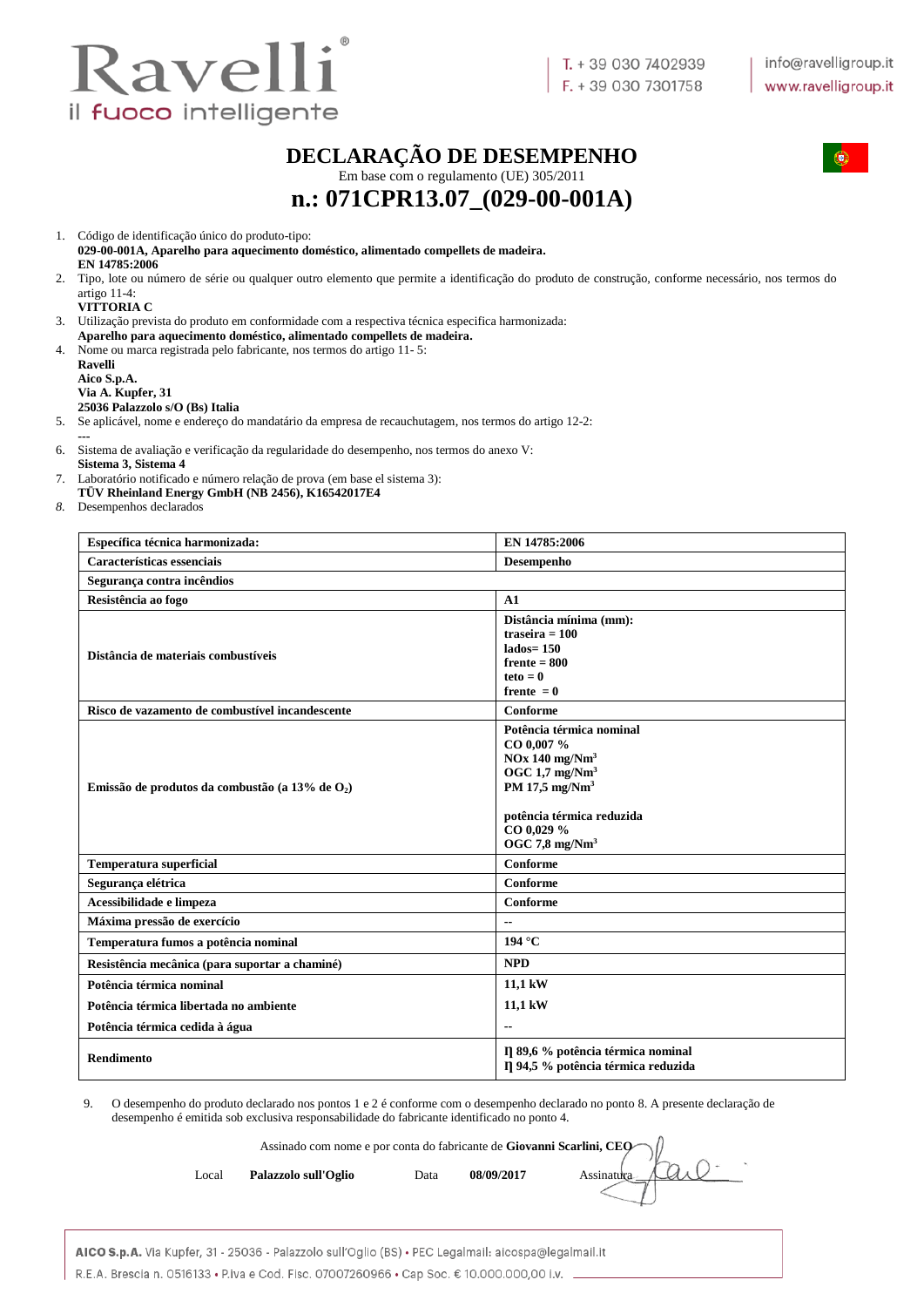

#### **ΔΗΛΩΣΗ ΑΠΟΔΟΣΗΣ**

Με βάση τον κανονισμό (ΕE) 305/2011

**αρ.: 071CPR13.07\_(029-00-001A)**

- 1. Μοναδικός κωδικός αναγνώρισης του προϊόντος-τύπου:
- **029-00-001A, Συσκευή οικιακής θέρμανσης, τροφοδοτούμενη με πέλετ ξύλου. EN 14785:2006**
- 2. Μοντέλο ή/και αρ. παρτίδας ή/και αύξων αρ, σύμφωνα με το άρθρο 4-11: **VITTORIA C**
- 3. Προβλεπόμενες χρήσεις του προϊόντος σύμφωνα με τις εναρμονισμένες τεχνικές προδιαγραφές: **Συσκευή οικιακής θέρμανσης, τροφοδοτούμενη με πέλετ ξύλου.**
- 4. Καταχωρημένη επωνυμία ή εμπορικό σήμα του κατασκευαστή, σύμφωνα με το άρθρο 11-5: **Ravelli**

| кауеш                           |
|---------------------------------|
| Aico S.p.A.                     |
| Via A. Kupfer, 31               |
| 25036 Palazzolo s/O (Bs) Italia |
|                                 |

- 5. Εάν είναι απαραίτητο, όνομα και διεύθυνση του εντολοδόχου, σύμφωνα με το άρθρο 12-2:
- **---** 6. Σύστημα εκτίμησης και επαλήθευσης της σταθερότητας της επίδοσης, σύμφωνα με το συνημμένο 5: **σύστημα 3, σύστημα 4**
- 7. Κοινοποιημένο εργαστήριο και αριθμός αναφοράς της δοκιμής, με βάση το σύστημα 3: **TÜV Rheinland Energy GmbH (NB 2456), K16542017E4**
- *8.* Δηλωμένες επιδόσεις

| Εναρμονισμένη τεχνική προδιαγραφή                           | EN 14785:2006                                                                                                                                                |
|-------------------------------------------------------------|--------------------------------------------------------------------------------------------------------------------------------------------------------------|
| ΒΑΣΙΚΆ ΧΑΡΑΚΤΗΡΙΣΤΙΚΆ                                       | Επιδόσεισ                                                                                                                                                    |
| Πυρασφάλεια                                                 |                                                                                                                                                              |
| Αντοχή στη φωτιά                                            | A1                                                                                                                                                           |
| Απόσταση από το καύσιμο υλικό                               | Ελάχιστη απόσταση, (mm):<br>πίσω μέρος = $100$<br>πλευρά = 150<br>$\mu\pi\rho$ οστινό = 800<br>$\tau\alpha\beta\dot{\alpha}v_1=0$<br>κάτω μέρος = 0          |
| Κίνδυνος διαρροής καυσίμου πυρακτώσεως                      | Σύμφωνη                                                                                                                                                      |
| <b>Εκπομπές προϊόντων καύσης (13% του <math>O_2</math>)</b> | Ονομαστική Ισχύς<br>CO 0,007 %<br>$NOx$ 140 mg/ $Nm3$<br>OGC 1.7 $mg/Nm3$<br>PM 17,5 mg/ $Nm3$<br>Μειωμένη ισχύς<br>CO 0,029 %<br>OGC 7,8 mg/Nm <sup>3</sup> |
| Επιφανειακή θερμοκρασία                                     | Σύμφωνη                                                                                                                                                      |
| Ηλεκτρική ασφάλεια                                          | Σύμφωνη                                                                                                                                                      |
| Καθαρισμός                                                  | Σύμφωνη                                                                                                                                                      |
| Μέγιστη πίεση λειτουργίας                                   | --                                                                                                                                                           |
| Θερμοκρασία καπνών Ονομαστική Ισχύς                         | 194 °C                                                                                                                                                       |
| Μηχανική αντοχή (για να υποβαστάζει το τζάκι)               | <b>NPD</b>                                                                                                                                                   |
| Ονομαστική Ισχύς                                            | 11,1 kW                                                                                                                                                      |
| Ισχύς παραγωγής στο περιβάλλον                              | 11,1 kW                                                                                                                                                      |
| Ισχύς που προσδίδεται στο νερό                              | $\overline{\phantom{a}}$                                                                                                                                     |
| Απόδοση                                                     | η 89,6 % Alla potenza termica nominale<br>η 94,5 % Alla potenza termica ridotta                                                                              |

9. Η απόδοση του προϊόντος που αναφέρεται στα σημεία 1 και 2 είναι σύμφωνη με τη δηλωμένη απόδοση στο σημείο 8. Εκδίδεται η παρούσα δήλωση απόδοσης υπό την αποκλειστική ευθύνη του κατασκευαστή που αναφέρεται στο σημείο 4.

Υπεγράφη στο όνομα και για λογαριασμό του κατασκευαστή από: **Giovanni Scarlini, CEO**

Θέση **Palazzolo sull'Oglio** Ημερομηνία **08/09/2017** Υπογραφή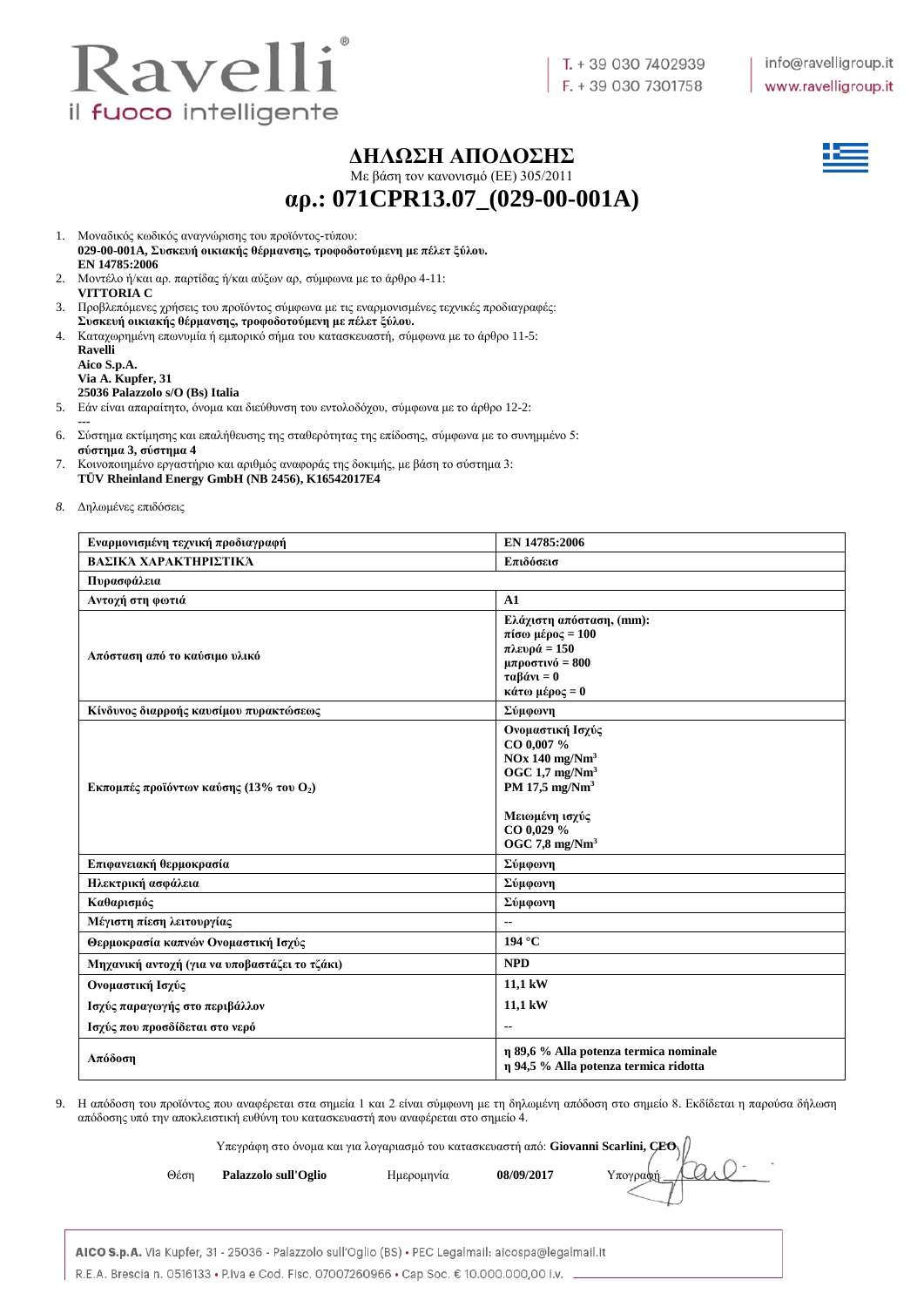

#### **YDEEVNEDEKLARATION**

I henhold til forordning (EU) 305/2011 **n.**: **071CPR13.07\_(029-00-001A)**



1. Produkttypens unikke identifikationskode:

- **029-00-001A, Apparat til boligopvarmning med træpiller. EN 14785:2006**
- 2. Model og/eller partinr. og/eller serienr, i henhold til artikel 11-4: **VITTORIA C**
- 3. Tilsigtede anvendelser af produktet i overensstemmelse med den pågældende harmoniserede tekniske specifikation:
- **Apparat til boligopvarmning med træpiller.** 4. Fabrikantens navn eller registreret varemærke, i henhold til artikel 11-5: **Ravelli**
	- **Aico S.p.A. Via A. Kupfer, 31 25036 Palazzolo s/O (Bs) Italia**
- 5. Navn og adresse på den bemyndigede repræsentant, i henhold til artikel 12-2: **---**
- 6. System til vurdering og kontrol af ydeevnens konstans, i henhold til bilag V: **System 3, System 4**
- 7. Notificeret laboratorium og nummer testrapport, baseret på System 3: **TÜV Rheinland Energy GmbH (NB 2456), K16542017E4**
- *8.* Deklarerede ydeevner

| Harmoniseret teknisk specifikation:               | EN 14785:2006                                                                                                                                                                            |
|---------------------------------------------------|------------------------------------------------------------------------------------------------------------------------------------------------------------------------------------------|
| Væsentlige egenskaber                             | Ydeevne                                                                                                                                                                                  |
| <b>Brandsikkerhed</b>                             |                                                                                                                                                                                          |
| <b>Brandmodstandsevne</b>                         | A1                                                                                                                                                                                       |
| Afstand fra brændbart materialer                  | Mindste afstand (mm):<br>$bagside = 100$<br>side $= 150$<br>$forside = 800$<br>$left = 0$<br>$bund = 0$                                                                                  |
| Risiko for udslip af gløder                       | I overensstemmelse                                                                                                                                                                       |
| Emissioner forbrændingsprodukter (ved 13% $O_2$ ) | <b>Nominel effekt</b><br>CO 0,007 %<br>$NOx$ 140 mg/ $Nm3$<br>OGC $1.7 \text{ mg}/\text{Nm}^3$<br>PM 17,5 $mg/Nm3$<br><b>Nedsat effekt</b><br>CO 0,029 %<br>OGC $7,8$ mg/Nm <sup>3</sup> |
| Overfladetemperatur                               | I overensstemmelse                                                                                                                                                                       |
| <b>Elektrisk sikkerhed</b>                        | I overensstemmelse                                                                                                                                                                       |
| Rengøring                                         | I overensstemmelse                                                                                                                                                                       |
| <b>Maksimalt driftstryk</b>                       | $\overline{\phantom{a}}$                                                                                                                                                                 |
| Røggastemperatu nominel effekt                    | 194 °C                                                                                                                                                                                   |
| Mekanisk styrke (til at støtte skorstenen)        | <b>NPD</b>                                                                                                                                                                               |
| <b>Nominel effekt</b>                             | 11,1 kW                                                                                                                                                                                  |
| Effekt overført til omgivelserne                  | 11,1 kW                                                                                                                                                                                  |
| Effekt overført til vandet                        | $\overline{\phantom{a}}$                                                                                                                                                                 |
| Virkningsgrad                                     | $\eta$ 89,6 % nominel effekt<br>n 94,5 % nedsat effekt                                                                                                                                   |

9. Ydeevnen for det produkt, der er anført i punkt 1 og 2, er i overensstemmelse med den deklarerede ydeevne i punkt 8. Denne ydeevnedeklaration udstedes på eneansvar af den fabrikant, der er anført i punkt 4.

Underskrevet for fabrikanten og på dennes vegne af: **Giovanni Scarlini, CEO**

| Sted<br>Palazzolo sull'Oglio | Dato | 08/09/2017 |  |
|------------------------------|------|------------|--|
|                              |      |            |  |

Underskrift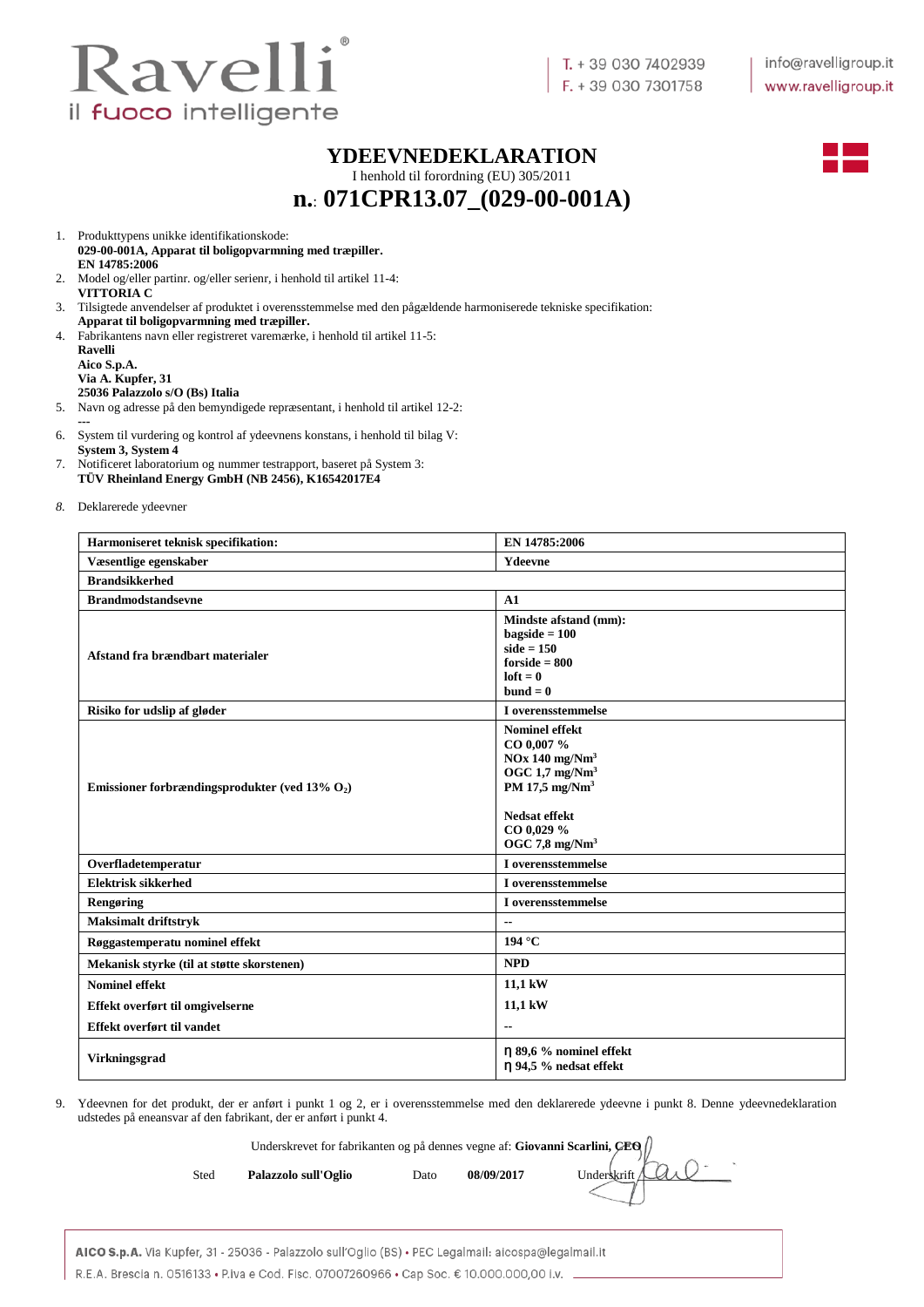

### **DEKLARACJA WŁAŚCIWOŚCI UŻYTKOWYCH**

Na podstawie rozporządzenia (UE) 305/2011 **n.: 071CPR13.07\_(029-00-001A)**



1. Unikalny identyfikator typu wyrobu:

**029-00-001A, urządzenie do ogrzewania gospodarstw domowych, zasilane drewnianymi peletami. EN 14785:2006**

- 2. Model i/lub nr partia i/lub nr serii, art.11-4: **VITTORIA C**
- 3. Zamierzone zastosowania produktu zgodnie z mającą zastosowanie zharmonizowaną specyfikacją techniczną:
- **Urządzenie do ogrzewania gospodarstw domowych, zasilane drewnianymi peletami.** 4. Nazwa lub znak towarowy producenta, art 11-5:
	- **Ravelli Aico S.p.A. Via A. Kupfer, 31 25036 Palazzolo s/O (Bs) Italia**
- 5. Nazwa i adres przedstawiciela, art 12-2:
- **---**
- 6. System oceny i weryfikacji stałości właściwości użytkowych, załącznik V:
- **System 3, System 4**
- 7. Notyfikowane laboratorium, numer raportu z badań testowych (na podstawie Systemu 3): **TÜV Rheinland Energy GmbH (NB 2456), K16542017E4**
- *8.* Deklarowane osiągi

| Zharmonizowana specyfikacja techniczna       | EN 14785:2006                                                                                                                                                               |
|----------------------------------------------|-----------------------------------------------------------------------------------------------------------------------------------------------------------------------------|
| Podstawowe właściwości                       | Osiągi                                                                                                                                                                      |
| Bezpieczeństwa pożarowego                    |                                                                                                                                                                             |
| Odporność na ogień                           | A1                                                                                                                                                                          |
| Odległość od materiały palne                 | Odległość minimalna (mm):<br>$ty = 100$<br>$bok = 150$<br>$przód = 800$<br>sufit $= 0$<br>$podloga = 0$                                                                     |
| Ryzyka rozlania paliwa                       | Zgodny                                                                                                                                                                      |
| Emisja produktów spalania (przy 13% $O_2$ )  | Moc znamionowa<br>CO 0,007 %<br>$NOx$ 140 mg/ $Nm3$<br>OGC $1.7 \text{ mg}/\text{Nm}^3$<br>PM 17,5 mg/Nm <sup>3</sup><br>Moc zmniejszona<br>CO 0,029 %<br>OGC 7,8 mg/ $Nm3$ |
| Temperatura na powierzchni                   | Zgodny                                                                                                                                                                      |
| Bezpieczeństwo elektryczne                   | Zgodny                                                                                                                                                                      |
| Czyszczenie                                  | Zgodny                                                                                                                                                                      |
| Maksymalne ciśnienie pracy                   |                                                                                                                                                                             |
| Temperatura spalin moc znamionowa            | 194 °C                                                                                                                                                                      |
| Wytrzymałość mechaniczna (wspieranie komina) | <b>NPD</b>                                                                                                                                                                  |
| Moc znamionowa                               | 11,1 kW                                                                                                                                                                     |
| Moc przekazywana do otoczenia                | 11,1 kW                                                                                                                                                                     |
| Moc przekazywana do wody                     |                                                                                                                                                                             |
| Wydajność                                    | η 89,6 % Moc znamionowa<br>η 94,5 % Moc zmniejszona                                                                                                                         |

9. Wydajność produktu, o którym mowa w pkt. 1 i 2 jest zgodna z deklarowanymi właściwościami użytkowymi w pkt 8. Niniejszą deklarację właściwości użytkowych wystawia się na wyłączną odpowiedzialność producenta, o którym mowa w pkt 4.

Podpisano w imieniu i na rzecz producenta, przezda **Giovanni Scarlini, CEO**

|  | Miejsce Palazzolo sull'Oglio | Data | 08/09/2017 | Podpts Alle |
|--|------------------------------|------|------------|-------------|
|--|------------------------------|------|------------|-------------|

| AICO S.p.A. Via Kupfer, 31 - 25036 - Palazzolo sull'Oglio (BS) • PEC Legalmail: aicospa@legalmail.it |  |
|------------------------------------------------------------------------------------------------------|--|
| R.E.A. Brescia n. 0516133 • P.iva e Cod. Fisc. 07007260966 • Cap Soc. € 10.000.000.00 i.v.           |  |